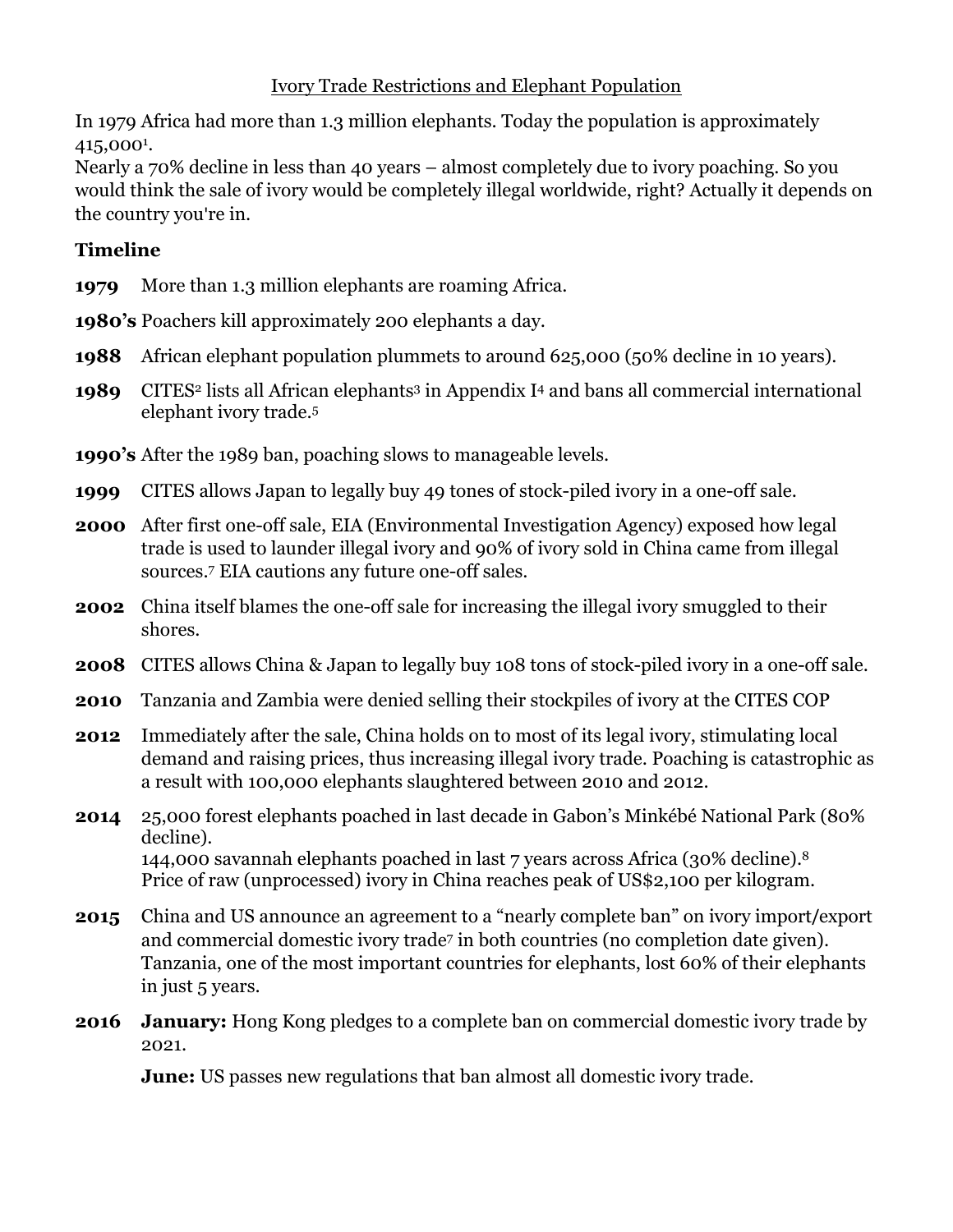**August:** IUCN World Conservation Congress in Hawaii results in international commitment to close domestic ivory markets. Four countries object - Canada, Namibia, South Africa & Japan.

**October:** CITES conference in Johannesburg fails to put all elephant populations in Appendix I by only 9 votes - Canada, US, UK & EU vote against it. However, Botswana, with the most elephants, reverses their pro-ivory trade policy and supports a total ban.

**2017 January:** Price of raw ivory in China falls to US\$730 per kilogram (65% drop in less 3) years) due to Chinese economic slowdown, anti-poaching team success and crackdown on corruption.

**February:** Draft EU guidance document indicates possible ban on raw ivory re-exports by July 1, to make sure that illegal tusks are not laundered with legal tusks.

**March:** China closes the first of its 67 licensed ivory carving factories and retailers, and promises to close its domestic ivory market by end of 2017.

**March:** Hong Kong says a bill on ivory trade will be introduced by end June. Hong Kong also convicts 2 people for illegal ivory possession, using radiocarbon dating to prove post-1990 ban.

- **2017 May:** EU will suspend re-exports of raw ivory from 1 July 2017, even if they qualify as old/"pre-Convention" specimens as well as recommending tougher scrutiny of worked ivory movements.
- **2017 May:** Japan revised its wildlife trade legislation, the Law for Conservation of Endangered Species (LCES), to tighten the registration of ivory businesses. TRAFFIC (2017)
- **2017 June:** Ivory seizure exposes Japan's lax ivory trade controls. TRAFFIC (2017)
- **2017** October: EU Commission closes potential loophole issuing new guidance to effectively block the export of raw ivory as outlined in its Action Plan against Wildlife Trafficking made in 2016.
- **2017 November**: 29 member countries of AEC call to end all trade in elephant ivory highlighting the EU and Japan as playing active roles in the ivory trade.<sup>10</sup>
- **2018 January:** Hong Kong closes loophole in ivory ban outlawing all sales.
- **2018 January:** UK Government looking at drastically tightening the law to ensure that even the sale of antiques made of ivory is outlawed.

## **Footnotes**

 

- <sup>1</sup> The population covers 37 countries (called "range states") in sub-Saharan Africa.
- 2 CITES Convention on International Trade in Endangered Species of Wildlife Fauna and Flora
- 3 Asian elephants were put on Appendix 1 on July 1, 1975 and commercial international sale of their ivory has been banned since then.